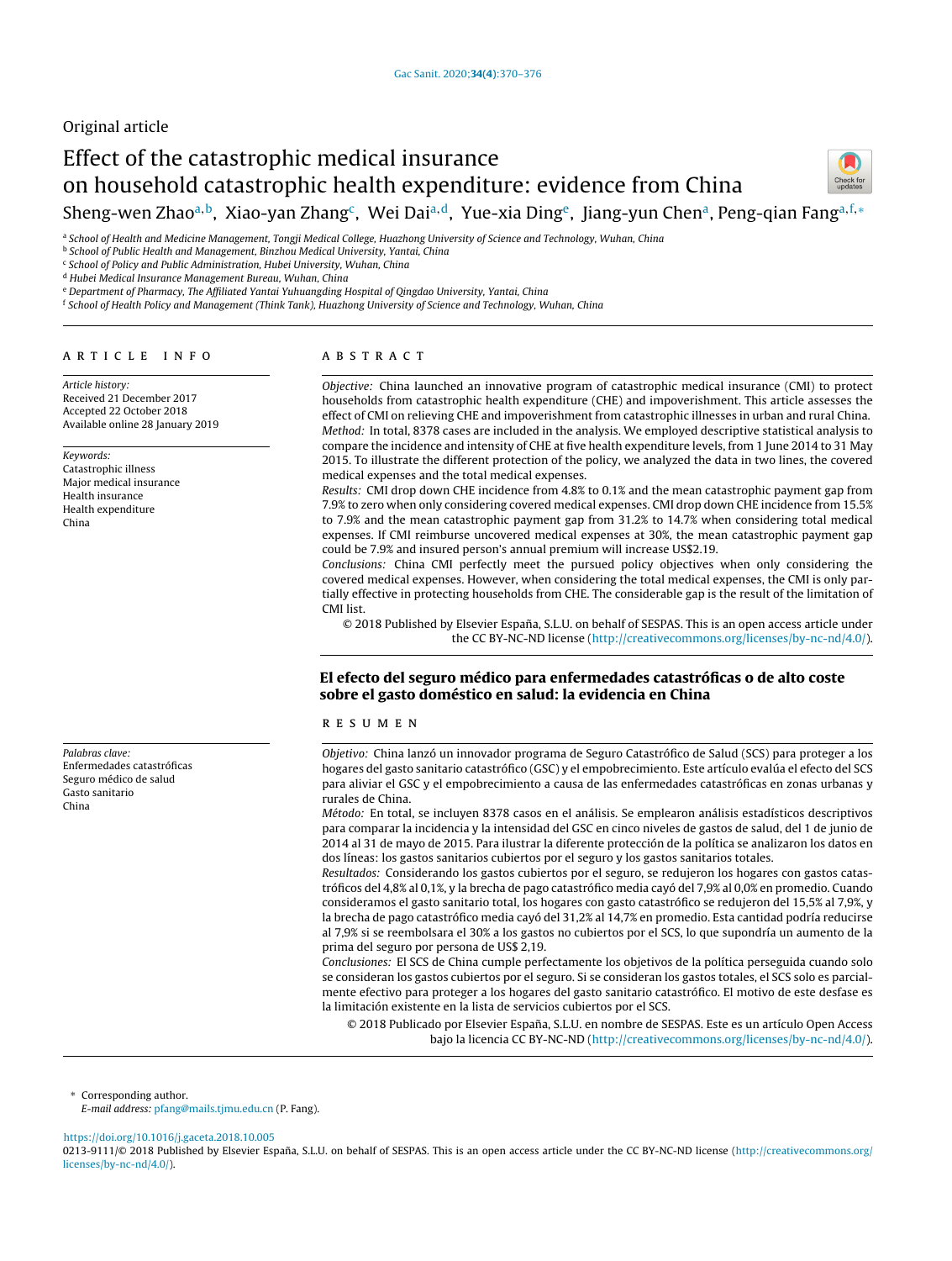#### Introduction

A recent study on catastrophic medical insurance (CMI) in China notes that an innovative policy design by the Chinese government aimed at relieving the financial burden on people who suffer a critical illness is receiving international attention.<sup>[1](#page-6-0)</sup> The burden brought on by critical illness is higher than generally appreciated, and will only increase as the population ages. Critical illnesses caused 36.19 million deaths and 662.71 million years of life lost worldwide in 2016, both figures experiencing a growth of 18.6% to 51.4% from 2006 to 2016, respectively.<sup>2</sup> [H](#page-6-0)ighly regressive payments cause financial hardship at all income levels, especially in low- and middle-income countries, i.e. financial catastrophe for about 150 million people worldwide pushed 100 million people into poverty in  $2015<sup>3</sup>$  $2015<sup>3</sup>$  $2015<sup>3</sup>$  Expenditure for diagnosis and treatment seemed catastrophic for patients with cancer in China. $4$  Reducing out-of-pocket (OOP) health expenses is an important public health issue, in which social as well as medical determinants should be prioritized. Enhanced provision of publicly funded insurance helps to protect people against catastrophic health expenditure (CHE) and health-care inequity.<sup>[5](#page-6-0)</sup>

Protection against financial risk is an explicit health guarantee within China's health reform. In 2012, China's central government launched a CMI program. CMI was the design that reimburse patients whose out of pocket medical expenses exceeding a certain level after reimbursed by the basic medical insurance (BMI) system, with the aim of preventing people from being reduced to poverty by necessary health-care costs. $6$  The CMI revenue comes from BMI revenue, usually occupying its 5%, or a certain annual premium amount from US\$ 3.25 to US\$ 8.14 in different provinces. BMI only covers necessary treatment and medicine, not including organ transplant and following up antirejection treatment, tumor immunotherapy and most targeted therapy and other expensive therapies (see Table I in [Appendix](#page-5-0) online). CMI reimbursement scope follows that of BMI. Although around 1.3 billion people have been covered by the BMI syste[m](#page-6-0) in 2016,<sup>7</sup> medical expenditure burdens incurred by patients with severe medical conditions remain heavy. BMI system mainly comprises urban employees' BMI, urban resident BMI, and the new rural cooperative medical system. High OOP costs resulting from catastrophic illnesses are often financially devastating and can plunge families into poverty. The new arrangement will increase the level of protection provided by China's BMI system.

China's CMI program aims to ensure that each patient's total medical expenditure is no more than the "catastrophic house-hold expenditure for healthcare".<sup>[8](#page-6-0)</sup> The World Health Organization proposes that health expenditure should be called catastrophic whenever it is greater than or equal to 40% of the disposable income. $9,10$  However, individual countries could well adopt a higher or lower percentage in their respective national health policies.[11](#page-6-0) The Chinese State Public Health and Family Planning Commission suggested setting the households CHE level at the regional annual per capita disposable or net income.<sup>[8](#page-6-0)</sup> Patients receive reimbursements from the newly launched CMI scheme when their medical bills for necessary treatments under the existing basic healthcare insurance system exceed a certain level. It is not a percentage; it is a certain amount, such as US\$ 813.96 in Qinghai province, or US\$ 1302.34 in Hubei province. It should be noted that there is a distinct difference between the definition of a critical illness in China's CMI scheme and the traditional definition of diagnosed diseases. $12,13$  In the CMI scheme, a critical illness is determined by the patient's OOP expenses after receiving reimbursement from China's BMI system, irrespective the kind of disease diagnosed. Eighty percent of covered medical expenses exceeding US\$ 813.96 paid by patients after reimbursed by BMI system will be reimbursed by the CMI to reduce the burden on such patients.

Epidemics of chronic diseases, are becoming the main cause of CHE, and will rise in the future.<sup>[14,15](#page-6-0)</sup> China's new approach targets the widely acknowledged problem of "people falling into poverty due to illnesses", and aims to ensure that most people are not reduced to poverty because of health-related issues. All local governments have been asked to develop local regulations regarding fund raising, reimbursement levels and other details regarding the new insurance scheme in line with local conditions. $6$ 

Qinghai Province, district selected by our study, is an agricultural hinterland in China's northwest, located in the northeast of the Qinghai-Tibet Plateau, which is known as the "Roof of the World", and was once a part of the ancient Silk Road. People living in this region have a poor level of health, and despite a decade of health promotion and disease prevention program, there are significant health disparities among the western, central and eastern regions of China. The average life expectancy in Qinghai is 68.1, far below that in Shanghai (81.1 years in 20[16](#page-6-0)).<sup>16</sup> Qinghai is one of the poorest zones in China, and the government is attempting to alleviate poverty in the region. Medical costs resulting from critical illnesses are an important cause of poverty. The per capita disposable income, personal income after taxes, in Qinghai was US\$ 2816.63 in 2016, which includes US\$ 581.98 paid by cen-tral government.<sup>[17](#page-6-0)</sup> The level of social economic development was not necessarily associated with total medical expenses but determined the level of financial protection.[18](#page-6-0) Preventing people with catastrophic illness from falling into poverty is a matter of prime significance in this zone compared with other provinces.

Although a few studies have examined the program policy design<sup>[1,6,8,19](#page-6-0)</sup>, there has been no appraisal since the program was launched in 2013. Whether the China CMI reaches the original target, how much the program reduces the incidence of the urban and rural residents CHE, how should the program be optimized, are all questions that have not been well answered. This study addresses these issues.

#### Methods

### Study design

We provide an overview of the CMI program design and the development of the CMI scheme in the Xining, Hainan, Huangnan, and Guoluo regions within Qinghai Province from the launch of the program to the present day. The China Life Insurance Company undertakes the system in the four regions. We observe changes in the disease financing burden for residents with catastrophic illnesses before and after CMI reimbursement. Our study period is the year from 1 June 2014 to 31 May 2015. Our attention is mainly focused on the percentage of payments and the incidence and intensity of CHE before and after the CMI reimbursement, within the covered medical expenses and the total medical expenses. To illustrate the impacts on patients with different medical expenditure, we divided them into 5 groups by their total medical expenditure.

# Data

This study uses data for the period 2013-2015 obtained from the medical insurance management system of Qinghai Province. A brief overview of the CMI program includes the number of urban and rural residents insured under the CMI scheme, fund revenue, fund expenditure, and fund balances. All the medical services records are retrievable for the purposes of the study. These records include covered and uncovered medical expenses, payments by the BMI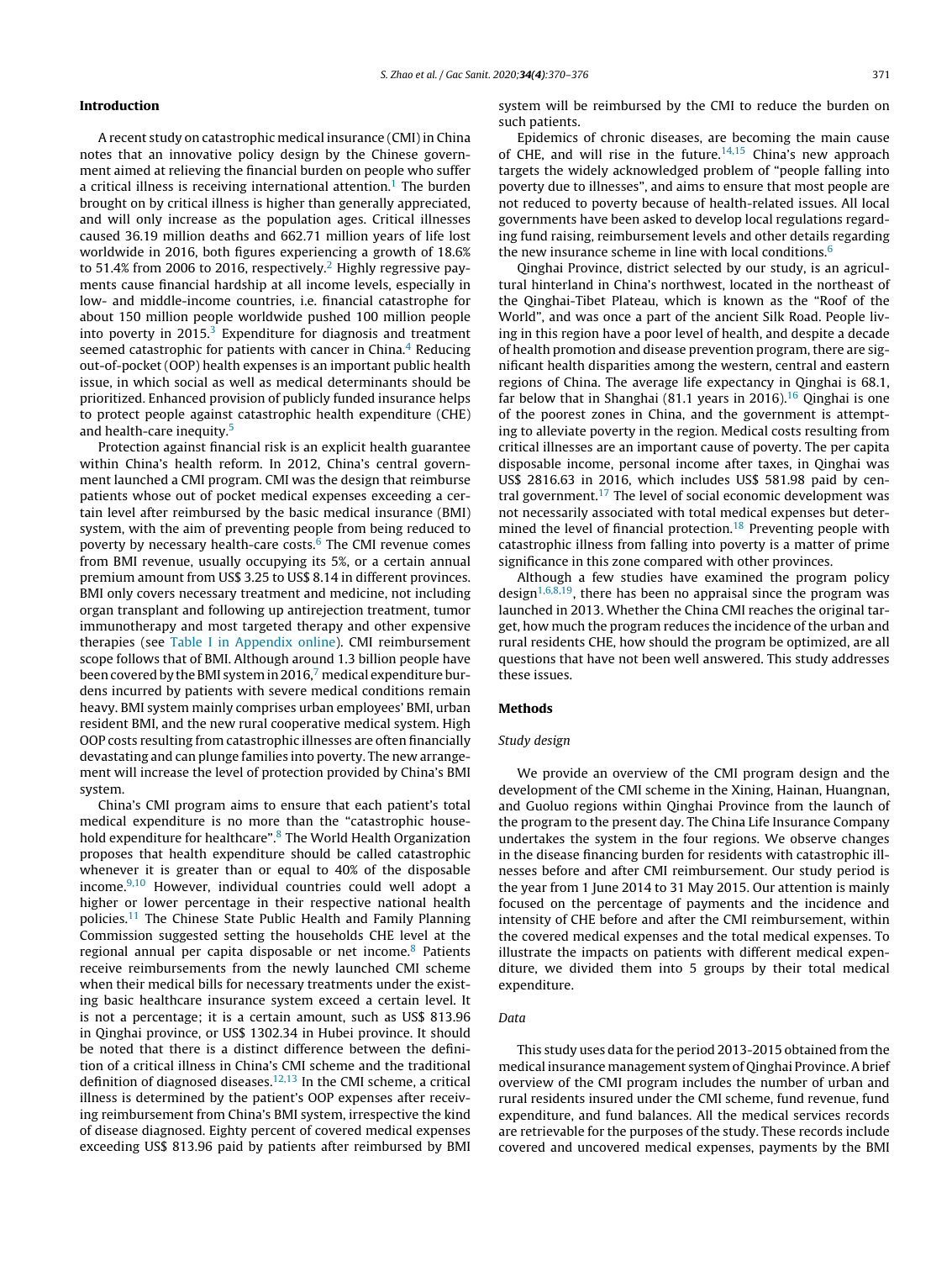| Table 1                                                                            |  |
|------------------------------------------------------------------------------------|--|
| Characteristics of beneficiaries from catastrophic medical insurance in 2014-2015. |  |

|                                       | N    | $(\%)$ |
|---------------------------------------|------|--------|
| Total                                 | 8378 | 100    |
| Sex                                   |      |        |
| Male                                  | 3919 | 46.8   |
| Female                                | 4458 | 53.2   |
| Age, years                            |      |        |
| $0 - 10$                              | 493  | 5.9    |
| $11 - 20$                             | 272  | 3.2    |
| $21 - 30$                             | 486  | 5.8    |
| $31 - 40$                             | 776  | 9.3    |
| $41 - 50$                             | 1729 | 20.6   |
| $51 - 60$                             | 1581 | 18.9   |
| 61-70                                 | 1531 | 18.3   |
| $71 - 80$                             | 1162 | 13.9   |
| $81 -$                                | 348  | 4.1    |
| Hospital level                        |      |        |
| Tertiary hospital                     | 8344 | 99.6   |
| Secondary hospital                    | 34   | 0.4    |
| Location of receiving medical service |      |        |
| Local                                 | 8179 | 97.6   |
| Non-local                             | 198  | 2.4    |
|                                       |      |        |

and CMI schemes, the extent of the medical services received, sex, and age (Table 1).

#### Definitions

CHE is usually assessed in terms of incidence and intensity. Headcount (HC) is used to measure incidence, while mean gap (MG) and mean positive gap (MPG) are used to measure intensity. HC means the percentage of households whose OOP payments as a proportion of their income, equal or exceed a threshold. In this study, total OOP payments equaling or exceeding 40% of the disposable income is regarded as catastrophic. HC is estimated as follows:

$$
HC = \frac{1}{N} \sum_{i=1}^{N} E_i,
$$

where N is the sample size and E is an indicator equal to 1 if the OOP expenses of a household as a proportion of its disposable income are greater than 40% and zero otherwise. MG is the average amount by which payments, as a proportion of income, equal or exceed 40% of disposable income and is estimated as follows:

$$
MG = \frac{1}{N} \sum_{i=1}^{N} G_i,
$$

where N is the sample size and G is an indication by how much OOP payments exceed the threshold, which is equal to  $\frac{T_i}{X_i}$  – 40%, if  $\frac{T_i}{X_i} > 40\%$  and zero otherwise. Here,  $T_i$  is the OOP payments of household i, X<sub>i</sub> is household i's disposable income. Finally,

$$
MPG = \frac{1}{E} \sum_{i=1}^{N} G,
$$

where E is the size of the households which OOP payments to the disposable income is greater than 40%.<sup>[20](#page-6-0)</sup>

#### Results

#### Program design and a general summary of CMI in the four regions

All the people insured under the BMI scheme is automatically insured under the CMI scheme. By the end of 2015, the number of people insured under the CMI scheme reached 2,239.21 thousand. Every insured person's US\$ 8.14 annual premium will be taken from the BMI system for CMI from 2013. [Table](#page-3-0) 2 shows the summary of CMI fund operation. Insured people mean all persons insured by the CMI program; beneficiaries mean all persons received reimbursement from the CMI program.

#### CMI impact on covered services medical expenses

China's medical insurance administration sets a state medicine catalogue for BMI, which also guides the CMI scheme. Uncovered medical expenses will not be reimbursed by any insurance system. So, there is a considerable difference between covered medical expenses and total medical expenses in its reimbursement rate and self-payment. We analyzed on the covered medical expenses first [\(Table](#page-3-0) 3).

When we focus on the reimbursement rates of the different insurance systems, we find that BMI pays 58.8% of the medical expenses, the CMI scheme pays 17.0% and the patient pays the other 24.1%. There has been a sustained increase in the percentage paid by the CMI scheme, which is 7.5% in the US\$ 0-3000 group and 25.8% in the more than US\$ 12,000 group. Simultaneously the percentage of OOP expenses decreased from 38.8% to 13.1%. The average self-payment before and after CMI reimbursement is US\$ 1,021 to US\$ 855 in the US\$ 0-3000 group, and from US\$ 4948 to US\$ 1671 in the more than US\$ 12,000 group. There is apparently a progressive compensation in the CMI. [Table](#page-3-0) 3 shows that 4.8% of patients experience CHE before CMI reimbursement. After reimbursement, this falls to 0.1%. In more than US\$ 12,000 group, the number of patients experiencing CHE falls from 66.4% to 1.6%.

The MG for the more than US\$ 12,000 group reached 121.5%, but after CMI reimbursement it fell to almost zero in all cost groups. The MPG also fell to zero if the cost was below US\$ 12,000, but in the more than US\$ 12,000 group, owing to the incidence number of CHE as a denominator dramatically decreased from 285 to 7, it rose from 182.9% to 215.0% on the contrary [\(Table](#page-3-0) 4).

#### CMI impact on total medical expenses

Uncovered medical expenses are not reimbursed by BMI or the CMI system. Average uncovered medical expenses ranges from 12.8% to 27.5%, with the more than US\$ 12,000 group incurring higher. As a result, the average percentage of payment of BMI is 47.8%, and the percentage of payment of CMI is 13.9%, varying from 6.6% to 18.7% for the different cost groups, even though the average OOP expenses fall from US\$ 9767 to US\$ 6491 in the more than US\$ 12,000 group after CMI reimbursement. Almost all the patients in the high cost group experience CHE prior to CMI reimbursement. After reimbursement, this falls to 49.8% and 76,5% for the US\$ 9001-12,000 and the more than US\$ 12,000 groups, respectively. The incidence of CHE decreased from 15.50% to 7.90% after CMI reimbursementin Qinghai province in 2015.We further distinguish the different reduce range at the different medical cost level. The incidences of CHE respective drop at a rate of 100.0%, 100.0%, 72.5%, 49.2%, 23.5% from lowest to highest medical cost level, at an average rate of 48.4% ([Table](#page-4-0) 5).

[Table](#page-4-0) 6 shows the effect of CMI on CHE intensity. Before reimbursement, the MG and MPG are 31.2% and 201.9%, respectively. After reimbursement, they fall to 14.7% and 185.7%, respectively. If an adjustment is made to the current CMI reimbursement policy, for example we reimburse 30% for the uncovered medical service at now, the MG and MPG could further decrease to 7.9% and 163.7%, respectively. Correspondingly, the CMI fund expenditure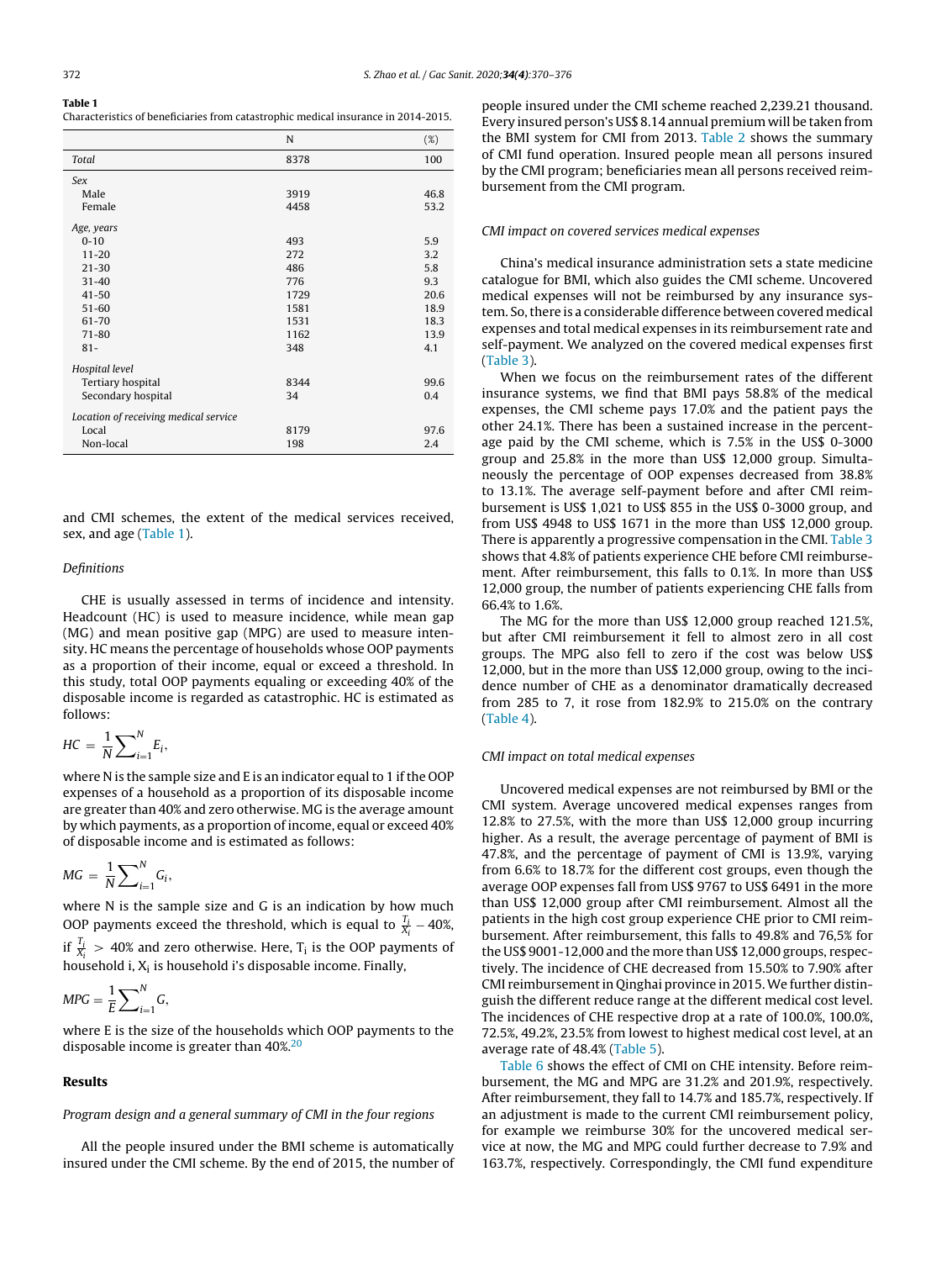#### <span id="page-3-0"></span>Table 2

Brief overview of catastrophic medical insurance in Qinghai province.

| Year                    | People insured<br>(thousand person) | Beneficiaries from<br>CMI (person times) | Beneficiaries from<br>CMI (person) | CMI fund revenue<br>$(M$ US\$) |       | CMI fund expenditure (M US\$) |                                                       | Fund balance<br>$(M$ US\$) |
|-------------------------|-------------------------------------|------------------------------------------|------------------------------------|--------------------------------|-------|-------------------------------|-------------------------------------------------------|----------------------------|
|                         |                                     |                                          |                                    |                                | Total | Medical<br>expenditure        | Commercial insurance<br>company management<br>expense |                            |
| 2013                    | 2109.64                             | 19.229                                   | 16.852                             | 18.61                          | 17.30 | 16.61                         | 0.69                                                  | 1.31                       |
| 2014                    | 2185.93                             | 19.682                                   | 16.421                             | 18.42                          | 18.24 | 17.55                         | 0.69                                                  | 0.18                       |
| 2015<br>(Semi-<br>year) | 2239.21                             | 9448                                     | 8120                               | 18.66                          | 6.82  | 6.82                          | 0.00                                                  | 11.84                      |

CMI: catastrophic medical insurance; M US\$: millions of US dollars.

#### Table 3

Catastrophic medical insurance impact on incidence of catastrophic health expenditure considering covered medical expenses.

| Indicators                                         | Medical expense subsection (US\$) |           |           |             |                  |        |
|----------------------------------------------------|-----------------------------------|-----------|-----------|-------------|------------------|--------|
|                                                    | $0 - 3000$                        | 3001-6000 | 6001-9000 | 9001-12,000 | More than 12,000 | All    |
| Number                                             | 2446                              | 4053      | 1010      | 440         | 429              | 8378   |
| Median (US\$)                                      | 2562                              | 4000      | 7220      | 10,251      | 15,509           | 3814   |
| Standard deviation (US\$)                          | 6.1                               | 12.7      | 27.6      | 39.4        | 288.9            | 41.8   |
| Composition of payment for covered medical expense |                                   |           |           |             |                  |        |
| Covered medical expense                            | 5399                              | 14,270    | 5904      | 3397        | 5454             | 34,423 |
| Payment of BMI                                     | 2900                              | 8351      | 3593      | 2079        | 3331             | 20,255 |
| Payment of CMI                                     | 406                               | 2098      | 1191      | 767         | 1406             | 5868   |
| Self-payment                                       | 2093                              | 3821      | 1120      | 550         | 717              | 8300   |
| Average self-payment (US\$)                        |                                   |           |           |             |                  |        |
| Before CMI reimbursement                           | 1021                              | 1460      | 2288      | 2995        | 4948             | 1691   |
| After CMI reimbursement                            | 855                               | 943       | 1109      | 1251        | 1671             | 991    |
| Payment percentage for medical expense             |                                   |           |           |             |                  |        |
| <b>BMI</b>                                         | 53.7                              | 58.5      | 60.9      | 61.2        | 61.1             | 58.8   |
| CMI                                                | 7.5                               | 14.7      | 20.2      | 22.6        | 25.8             | 17.0   |
| OOP                                                | 38.8                              | 26.8      | 19.0      | 16.2        | 13.1             | 24.1   |
| Households with CHE (HC) (%)                       |                                   |           |           |             |                  |        |
| Before                                             | 0.0                               | 0.0       | 2.0       | 22.0        | 66.4             | 4.8    |
| After                                              | 0.0                               | 0.0       | 0.0       | 0.0         | 1.6              | 0.1    |
| Difference (%)                                     |                                   |           |           |             |                  |        |
| $HC_a - HC_b$                                      | 0.0                               | 0.0       | 2.0       | 22.0        | 64.8             | 4.7    |

BMI: basic medical insurance; CHE: catastrophic health expenditure; CMI: catastrophic medical insurance; HC: headcount; KUS\$: thousands of US dollars; OOP: out-of-pocket.

### Table 4

Catastrophic medical insurance impact on intensity of catastrophic health expenditure considering covered medical expenses.

| Indicators                                  | Medical expense subsection (US\$) |           |           |             |                  |         |
|---------------------------------------------|-----------------------------------|-----------|-----------|-------------|------------------|---------|
|                                             | 0-3000                            | 3001-6000 | 6001-9000 | 9001-12.000 | More than 12,000 | All     |
| Mean catastrophic payment gap (%)           |                                   |           |           |             |                  |         |
| Before CMI reimbursement ( $MG_B$ )         | 0.0                               | 0.0       | 2.3       | 27.5        | 121.5            | 7.9     |
| After CMI reimbursement ( $MGA$ )           | 0.0                               | 0.0       | 0.0       | 0.0         | 0.0              | 0.0     |
| Mean positive gap $(\%)$                    |                                   |           |           |             |                  |         |
| Before CMI reimbursement ( $MPGR$ )         | 0.0                               | 0.0       | 114.6     | 124.6       | 182.9            | 165.4   |
| After CMI reimbursement (MPG <sub>A</sub> ) | 0.0                               | 0.0       | 0.0       | 0.0         | 215.0            | 215.0   |
| Difference $(\%)$                           |                                   |           |           |             |                  |         |
| $MG_B - MG_A$                               | 0.0                               | 0.0       | 2.3       | 27.5        | 121.5            | 7.9     |
| $MPGR - MPGA$                               | 0.0                               | 0.0       | 114.6     | 124.6       | $-32.1$          | $-49.6$ |

CMI: catastrophic medical insurance; MG: mean gap; MPG: mean positive gap.

will increase US\$ 489.79 thousands; premium will increase US\$ 2.19, which paid by government and insured persons commonly. Certainly, higher reimbursement may bring out more frequently use of medical services $21$ .

### Discussion

We analyzed the incidence and intensity of CHE before and after CMI imbursement in five level medical expenses and in two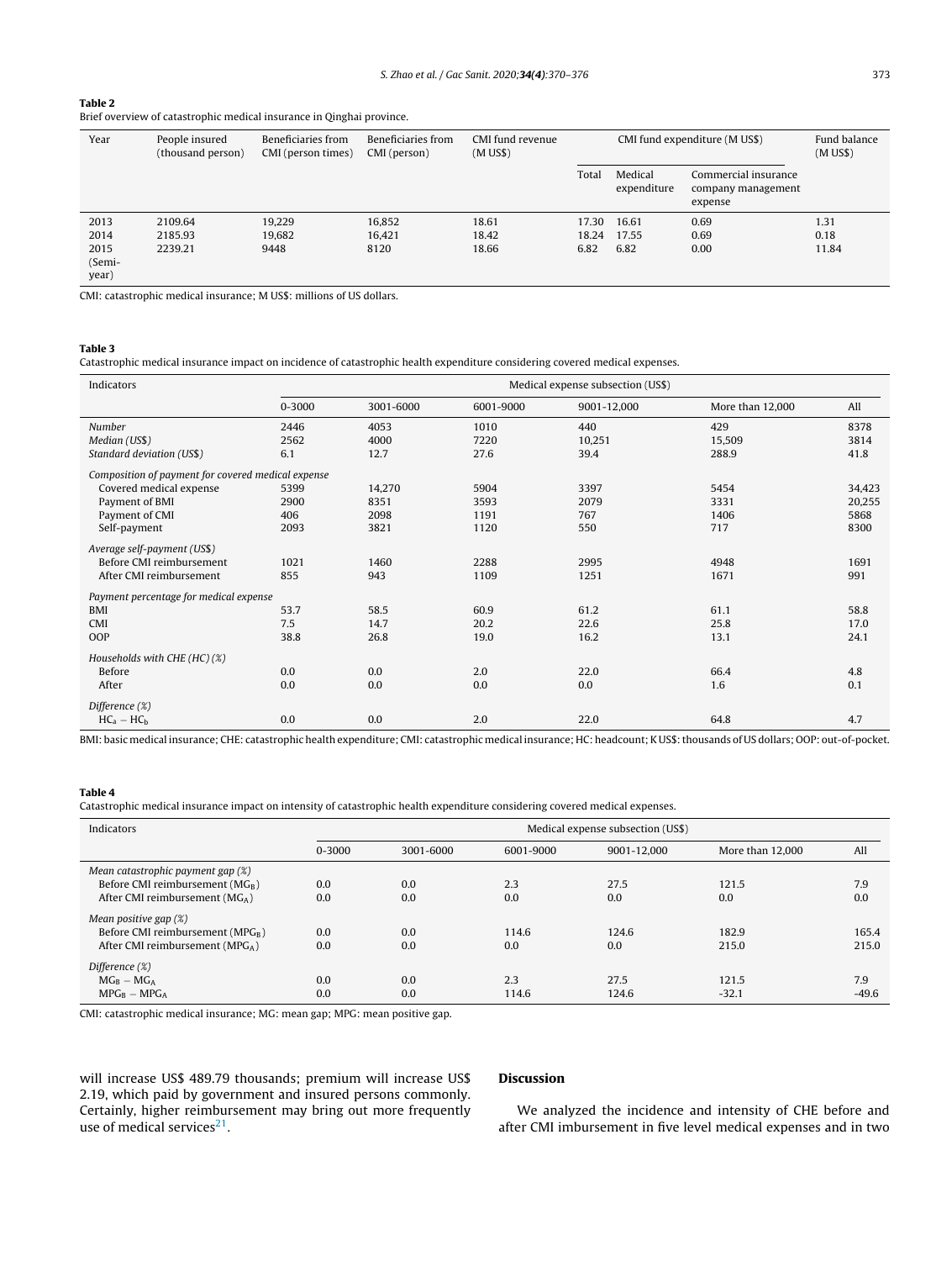# <span id="page-4-0"></span>Table 5

Catastrophic medical insurance impact on incidence of catastrophic health expenditure considering total medical expenses.

| Indicators                                 | Medical expense subsection (US\$) |           |           |             |                  |        |
|--------------------------------------------|-----------------------------------|-----------|-----------|-------------|------------------|--------|
|                                            | $0 - 3000$                        | 3001-6000 | 6001-9000 | 9001-12,000 | More than 12,000 | All    |
| Number                                     | 2446                              | 4053      | 1010      | 440         | 429              | 8378   |
| Composition of payment for medical expense |                                   |           |           |             |                  |        |
| Total medical expense                      | 6191                              | 16,717    | 7367      | 4545        | 7522             | 42,342 |
| Payment of BMI                             | 2900                              | 8351      | 3593      | 2079        | 3331             | 20,255 |
| Payment of CMI                             | 406                               | 2098      | 1191      | 767         | 1406             | 5868   |
| Self-payment                               | 2885                              | 6268      | 2582      | 1699        | 2785             | 16,219 |
| Average self-payment (US\$)                |                                   |           |           |             |                  |        |
| Before CMI reimbursement                   | 1346                              | 2064      | 3736      | 5605        | 9767             | 2636   |
| After CMI reimbursement                    | 1180                              | 1547      | 2557      | 3861        | 6491             | 1936   |
| Uncovered medical expenses                 |                                   |           |           |             |                  |        |
| Average amount (US\$)                      | 324                               | 604       | 1448      | 2610        | 4820             | 945    |
| Percentage                                 | 12.8                              | 14.6      | 19.9      | 25.3        | 27.5             | 18.7   |
| Payment percentage for medical expense     |                                   |           |           |             |                  |        |
| <b>BMI</b>                                 | 46.8                              | 50.0      | 48.8      | 45.7        | 44.3             | 47.8   |
| CMI                                        | 6.6                               | 12.5      | 16.2      | 16.9        | 18.7             | 13.9   |
| OOP                                        | 46.6                              | 37.5      | 35.1      | 37.4        | 37.0             | 38.3   |
| Households with CHE (HC) (%)               |                                   |           |           |             |                  |        |
| Before                                     | 0.0                               | 0.3       | 41.8      | 98.0        | 100.0            | 15.5   |
| After                                      | 0.0                               | 0.0       | 11.5      | 49.8        | 76.5             | 7.9    |
| Difference (%)                             |                                   |           |           |             |                  |        |
| $HC_a-HC_h$                                | 0.0                               | 0.3       | 30.3      | 48.2        | 23.5             | 7.5    |

BMI: basic medical insurance; CHE: catastrophic health expenditure; CMI: catastrophic medical insurance; HC: headcount; OOP: out-of-pocket.

#### Table 6

Catastrophic medical insurance impact on intensity of catastrophic health expenditure considering total medical expenses.

| Indicators                                        | Medical expense subsection (US\$) |           |           |             |                  |       |
|---------------------------------------------------|-----------------------------------|-----------|-----------|-------------|------------------|-------|
|                                                   | $0 - 3000$                        | 3001-6000 | 6001-9000 | 9001-12.000 | More than 12,000 | All   |
| Mean catastrophic payment gap (%)                 |                                   |           |           |             |                  |       |
| Before CMI reimbursement (MGB)                    | 0.0                               | 0.3       | 51.7      | 163.2       | 317.1            | 31.2  |
| After CMI reimbursement ( $MGA$ )                 | 0.0                               | 0.0       | 13.7      | 72.4        | 180.6            | 14.7  |
| Policy adjusted reimbursement ( $MGP$ )           | 0.0                               | 0.0       | 0.9       | 32.7        | 118.8            | 7.9   |
| Mean positive gap $(\%)$                          |                                   |           |           |             |                  |       |
| Before CMI reimbursement (MPG <sub>R</sub> )      | 0.0                               | 106.2     | 123.8     | 166.6       | 317.1            | 201.9 |
| After CMI reimbursement (MPGA)                    | 0.0                               | 0.0       | 118.9     | 145.4       | 236.3            | 185.7 |
| Policy adjusted reimbursement (MPG <sub>P</sub> ) | 0.0                               | 0.0       | 106.2     | 115.9       | 187.4            | 163.7 |
| Difference $(\%)$                                 |                                   |           |           |             |                  |       |
| $MG_B - MG_A$                                     | 0.0                               | 0.3       | 38.1      | 90.8        | 136.4            | 16.5  |
| $MG_A - MG_P$                                     | 0.0                               | 0.0       | 12.7      | 39.7        | 61.8             | 6.8   |
| $MPG_B - MPG_A$                                   | 0.0                               | 106.2     | 4.9       | 21.2        | 80.8             | 16.2  |
| $MPGA - MPGP$                                     | 0.0                               | 0.0       | 12.7      | 29.5        | 48.8             | 22.0  |

CMI: catastrophic medical insurance; MG: mean gap; MPG: mean positive gap.

lines. CMI shows a desired effect on covered medical expenses and a lower-than-expected effect on total medical expenses. The finding shows that a combination of CMI and BMI could provide perfect financial protection against covered medical expenses. CMI can significantly improve the level of financial protection for residents, while the financial protection provided by BMI is limited. The CMI scheme demonstrates strong equity with progressive compensation. The incidence of CHE is almost eliminated in all the expense groups, while at the same time, the intensity of CHE at all health expense levels falls to zero unless the MPG in the more than US\$ 12,000 group.

The findings also show that a combination of CMI and BMI can only provide partial financial protection against the total medical expenses. CMI can at a certain extent improve financial protection. The CMI reimbursement also presents progressive compensation. Findings from previous studies indicated that the incidence of CHE decreased from 13.62% to 7.74% after New Cooperative Med-ical Scheme reimbursement in Jiangsu Province in 2010.<sup>[22](#page-6-0)</sup> The sharp declines of the incidence of CHE in all the expense levels in our study demonstrate a strong financial protection of CMI.

We find that uncovered medical expenses is the main reason for the significant difference in the financial protection effect of CMI between the two situations. Uncovered medical expenses rise from 12.8% to 27.5% as total medical costs increase. According to Pavón-León et al. $24$  study on OOP health expenses incurred by elderly people enrolled in the Seguro Popular program $^{23}$  $^{23}$  $^{23}$  in Mexico, the percent of the drugs that are not covered by the program to the monthly OOP expenditure on health is 12.35%. This part of the medical expenses was ignored and not reimbursed by either BMI or CMI because the CMI scheme follows the reimbursement list of the BMI scheme. Another fact may furnish the evidence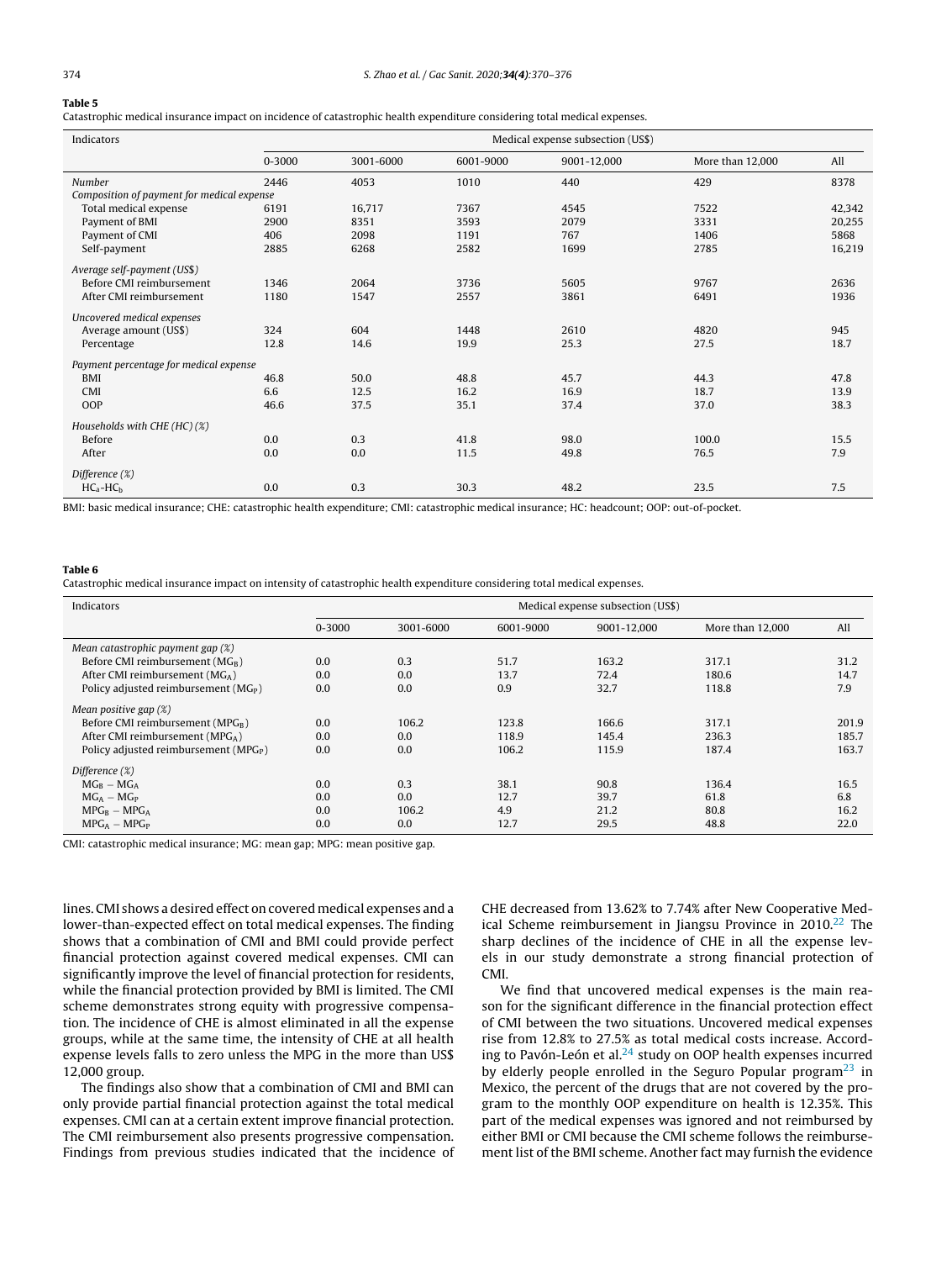<span id="page-5-0"></span>that the BMI reimbursement rate assumes progressive in the covered medical cost but presents regressive in the total medical cost. The significant gap is the result of the limitations of the CMI list. Innovative drugs are often unavailable through the National or local Essential Drugs List in China, so patients must cover the full cost of these expensive drugs. They suggest treatment access for patients needs to be improved through better drug availability. $25$ We also propose broadening the CMI list based on treatment needs in relation to catastrophic illness and pharmacoeconomics evaluation.

Honestly, we chose Qinghai Province because it may produce most demonstrable effect. Though all the provinces have the same policy design, Qinghai executed lowest deductible and coinsurance for covered health care services. Other provinces may not demonstrate so obvious protective effect. On the other hand, it proves that the policy can meet its policy objectives if it has enough low deductible and co-insurance.

In terms of objective and program design, China CMI program and Mexico Seguro Popular can be compared. While 10% of BMI fund was appropriated as the CMI fund in Qinghai province, the system of Mexico Social Protection in Health allocated 8% of all resources to Seguro Popular annually to cover costly, specialized interventions for protection against CHE. Correspondingly, the incidence of CHE drops 49.03% in Qinghai province, while it drops 10.0% when people with social security and 20.6% when people without social security in Mexico. $26$  In this respect, CMI in Qinghai shows more effective than Seguro Popular. We also think it has some advantage that the definition of critical illness defined by the expense and not by the diseases diagnosed in China CMI. Insured people suffering from rare diseases have no any obstacle to benefiting from the program. The policy implication may enlighten other countries reform and development against CHE.

Though our study has some interesting findings, it also has some limitation. We collect medical expense of every patient reimbursed by CMI in the year as his/her direct medical cost, not including non-medical cost such as the transport and accommodation costs for patients and companions, and nutrition supplements costs. According to a study on the component of OOP of patients with tuberculosis as one of the critical illness, the direct health expenditure for tuberculosis care is the most important component of the OOP, accounting for over 72% of the total OOP payments, following by transport and accommodation costs for patients and companions (13.3%), and nutrition supplements cost  $(13.1\%)$ <sup>[20](#page-6-0)</sup> That consistent with another study which shows chronic diseases, needing not only hospitalization service but also ambulatory care and drugs, are responsible for 68.8% of the total disease burden in China. $27$  That would also probably lead to an underestimation of incidence and intensity of CHE. Due to imperfect income registration system in China, we cannot get the completely household income of the patients and their families, so we cannot calculate out every patients' household CHE incidence criteria. We adopt the China health and family planning commission's recommendation on incidence of CHE about catastrophic illness financial protection. That is a stationary line not varying with everyone. Despite these limitations, the findings of this study would offer an insight into the effect of BMI and CMI on protection from CHE, considering we adopt the same criteria to evaluate the effect.

This study finds that CMI has had a significant effect in terms of protecting households from CHE if we focus only on the covered medical expenses, and a combination of CMI and BMI can provide financial protecting to people who experience a catastrophic illness. But if we consider total medical expenses, CMI can only provide limited protection from CHE. The considerable gap that remains is the result of the limitations of the CMI list, which currently corresponds with the BMI list. We propose broadening the

CMI list based on treatment needs in relation to catastrophic illness and pharmacoeconomics evaluation.

#### What is known about the topic?

China government launched an innovative policy catastrophic medical insurance in 2013 to prevent people from catastrophic health expenditure. The program has covered 1.3 billion people in 2016 and got some international concern on its policy design and its effect.

#### What does this study add to the literature?

Our study, the first evaluate of the effect of China catastrophic medical insurance, set the reduce of the incidence and intensity of catastrophic health expenditure as key indicators. China catastrophic medical insurance program may inspire other regions

#### Editor in chief

Miguel Ángel Negrín Hernández.

#### Transparency declaration

The corresponding author on behalf of the other authors guarantee the accuracy, transparency and honesty of the data and information contained in the study, that no relevant information has been omitted and that all discrepancies between authors have been adequately resolved and described.

#### Authorship contributions

P. Fang designed the study. S. Zhao conducted data collection, the analyses, interpreted the results, and drafted the manuscript. X. Zhang contributed to the data collection and interpretation ofthe results. W. Dai, Y. Ding and J. Chen collaborated in the data analysis and interpretation of the results. All authors critically reviewed the manuscript and approved the final version submitted for publication.

# Acknowledgements

We express our gratitude to Mr. Huabo Huang, the vice director of National Social Insurance Management Center of China and the Medical Insurance Management Bureau of Qinghai Province for their support.

#### Funding

This work was supported by the National Natural Science Foundation of China (NSFC) [No. 71333005], the National Philosophy and Social Science Foundation (NPSSF) of China [No. 15ZDC037].

#### Conflicts of interest

None.

#### Appendix A. Supplementary data

Supplementary data associated with this article can be found, in the online version, at [doi:10.1016/j.gaceta.2018.10.005](http://dx.doi.org/10.1016/j.gaceta.2018.10.005)